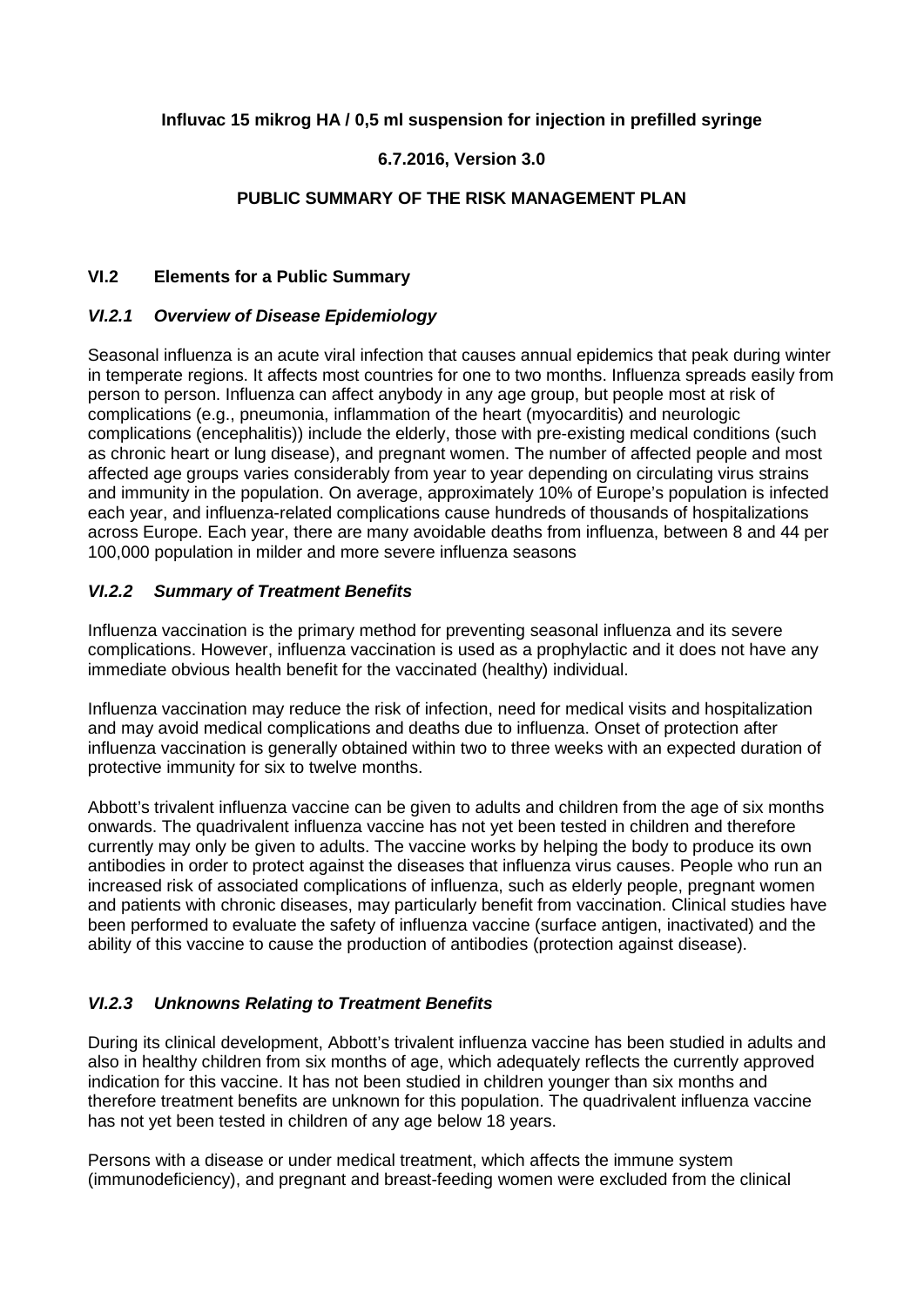studies. Information on the use of Abbott's influenza vaccine in these groups is thus limited, but there is also no evidence of a safety concern with the use of this type of vaccine. As these groups are at particular risk to acquire influenza or to develop complications, they are particularly recommended to have influenza vaccination.

# *VI.2.4 Summary of Safety Concerns*

The following tables summarize the safety concerns (important identified risks, important potential risks and missing information) of Abbott's trivalent and quadrivalent influenza vaccine.

## **Important Identified Risks**

| <b>Risk</b>                 | <b>What Is Known</b>                | <b>Preventability</b>    |
|-----------------------------|-------------------------------------|--------------------------|
| Allergic reactions          | Allergic (hypersensitivity)         | Yes, by avoiding use in  |
| (Hypersensitivity to the    | reactions are extremely rare, but   | individuals with known   |
| active substances or to any | may evolve to a serious allergic    | allergy or previous      |
| of the excipients)          | reaction that affects the entire    | intolerance to a dose of |
|                             | body, which can be life-            | influenza vaccine.       |
|                             | threatening (anaphylactic           | Vaccination should be    |
|                             | reaction). Such reactions are       | preceded by a review     |
|                             | usually caused by extreme           | of the medical history.  |
|                             | sensitivity to certain components   | Appropriate medical      |
|                             | of the vaccine, probably to trace   | treatment and            |
|                             | amounts of egg protein left over    | supervision should be    |
|                             | from the manufacturing process.     | available in case of a   |
|                             | Influenza vaccine (surface          | rare anaphylactic event  |
|                             | antigen, inactivated) is made in    | following administration |
|                             | eggs; therefore this vaccine        | of the vaccine.          |
|                             | should not be given to anyone       |                          |
|                             | who has a known allergy to          |                          |
|                             | chicken eggs or egg products,       |                          |
|                             | especially if the allergic reaction |                          |
|                             | was severe (anaphylactic            |                          |
|                             | reaction).                          |                          |
|                             | This vaccine should also not be     |                          |
|                             | given to people who have known      |                          |
|                             | allergies to any component          |                          |
|                             | resulting from the manufacturing    |                          |
|                             | process that may be present as      |                          |
|                             | traces in the product               |                          |
|                             | (formaldehyde,                      |                          |
|                             | cetyltrimethylammonium bromide,     |                          |
|                             | polysorbate 80, or gentamicin).     |                          |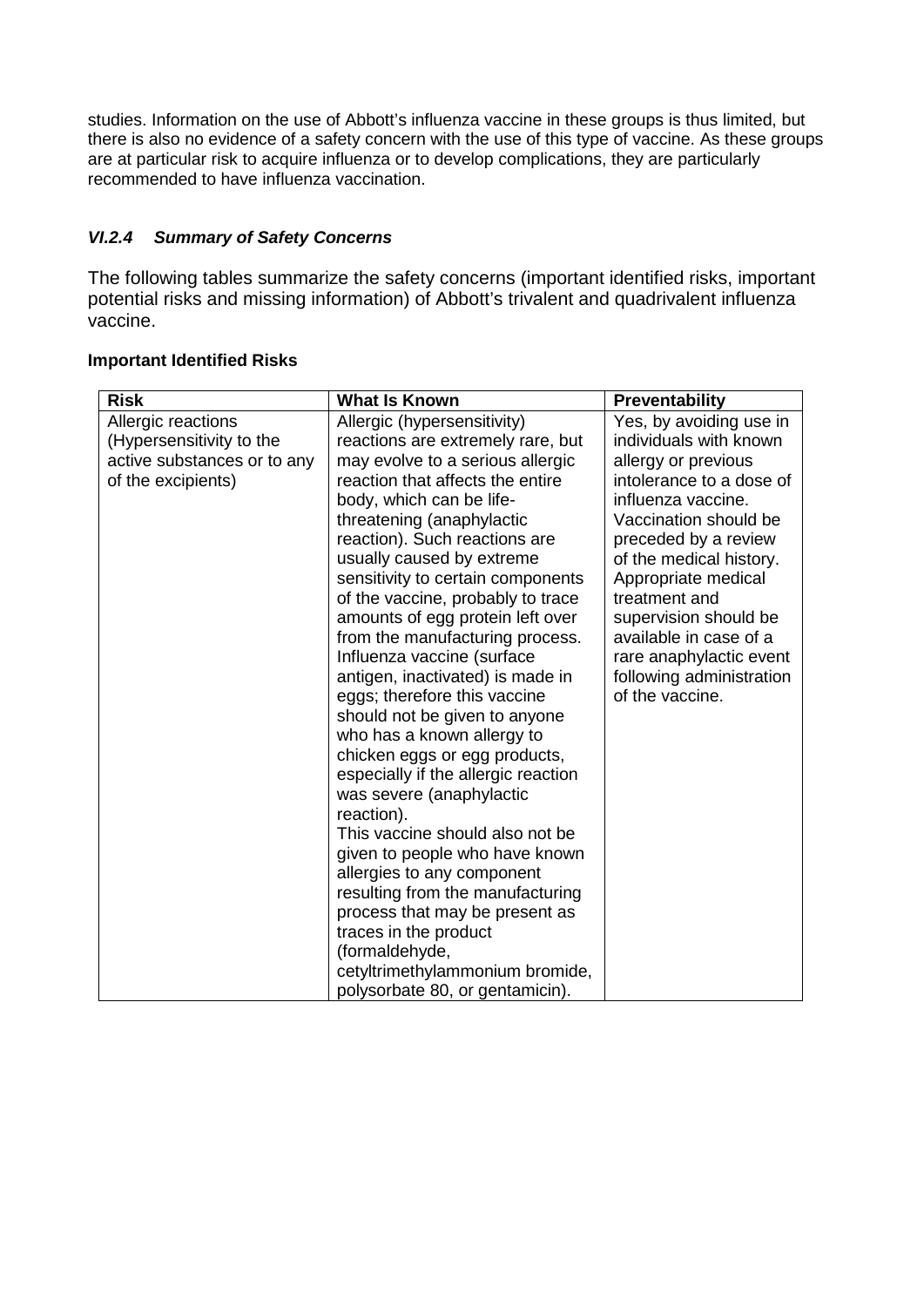# **Important Potential Risks**

| <b>Risk</b>                                                                                                                                                                                                                                                                                      | What is Known (Including Reason Why It<br>Is Considered a Potential risk)                                                                                                                                                                                                                                                                                                                                                                                                                                                                                                                                                                                                                                                                                                                                                                                     |
|--------------------------------------------------------------------------------------------------------------------------------------------------------------------------------------------------------------------------------------------------------------------------------------------------|---------------------------------------------------------------------------------------------------------------------------------------------------------------------------------------------------------------------------------------------------------------------------------------------------------------------------------------------------------------------------------------------------------------------------------------------------------------------------------------------------------------------------------------------------------------------------------------------------------------------------------------------------------------------------------------------------------------------------------------------------------------------------------------------------------------------------------------------------------------|
| Seizures without fever<br>(Non-febrile convulsions)                                                                                                                                                                                                                                              | Seizures without fever may occur in<br>children and other age groups following<br>influenza vaccination. Although it is rare,<br>brain injury may occur if a seizure is very<br>prolonged.                                                                                                                                                                                                                                                                                                                                                                                                                                                                                                                                                                                                                                                                    |
| Diseases where the immune system attacks<br>normal structures in the body<br>(Adverse events following immunization of<br>possible autoimmune nature (e.g.,<br>GuillainBarré syndrome, neuritis,<br>encephalitis/ encephalomyelitis,<br>demyelinating disease, vasculitis,<br>thrombocytopenia)) | Some diseases that are thought to be<br>caused by the immune system attacking<br>normal structures in the body, such as<br>nerves, the brain, blood vessels or blood<br>platelets (autoimmune disorders) have<br>been observed following influenza<br>infections and have also been associated<br>with vaccination including influenza<br>vaccines. This might result in serious<br>complications.                                                                                                                                                                                                                                                                                                                                                                                                                                                            |
| Vaccination failure                                                                                                                                                                                                                                                                              | Influenza vaccination does not always<br>result in full protection from influenza<br>infection, mainly because influenza viruses<br>are constantly changing. It is not possible to<br>tell in advance who will be protected and<br>who will not. People aged 65 years and<br>above and people of any age whose<br>immune system is not working properly (for<br>example because of HIV infection, certain<br>other underlying diseases, or because of<br>certain medicines such as many anti-cancer<br>drugs) are less likely to obtain full<br>protection. However, as influenza infection<br>might be particularly dangerous in such<br>patient groups, the relevant authorities of<br>many countries, including all European<br>countries, recommend to influenza<br>vaccination in particular for older people<br>and people with immune system problems. |

# **Missing information**

| <b>Risk</b>                            | <b>What Is Known</b>                         |
|----------------------------------------|----------------------------------------------|
| Safety in patients whose immune system | Influenza vaccination helps to protect       |
| does not work properly                 | people whose immune system is not            |
| (Safety in immunocompromised patients) | working properly (for example because of     |
|                                        | HIV infection, certain other underlying      |
|                                        | diseases, or because of certain medicines    |
|                                        | such as many anti-cancer drugs) from         |
|                                        | influenza infection, although protection     |
|                                        | might be less than in people with a healthy  |
|                                        | immune system. Influenza vaccination also    |
|                                        | protects many people with immune system      |
|                                        | problems from serious complications that     |
|                                        | influenza infection might cause. There is no |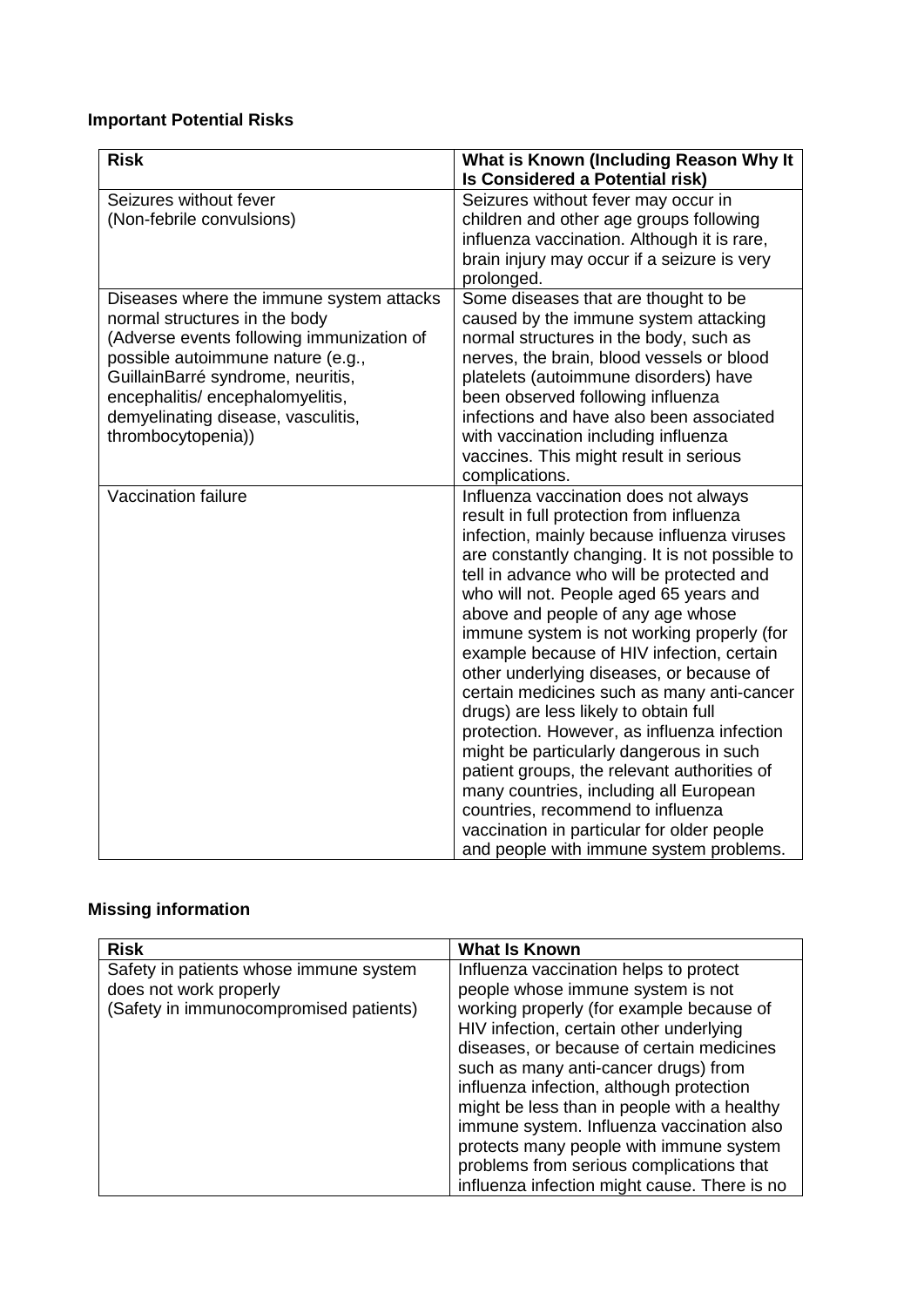| indication that this medicine might be less<br>safe in people with immune system<br>problems. The relevant authorities of many<br>countries, including all European countries,<br>recommend influenza vaccination in<br>particular for patients with immune system<br>problems. |
|---------------------------------------------------------------------------------------------------------------------------------------------------------------------------------------------------------------------------------------------------------------------------------|
|                                                                                                                                                                                                                                                                                 |

## *VI.2.5 Summary of Risk Minimization Measures by Safety Concern*

All medicines have a Summary of Product Characteristics (SmPC) which provides physicians, pharmacists and other health care professionals with details on how to use the medicine, and also describe the risks and recommendations for minimizing them. Information for patients is available in lay language in the package leaflet (PL). The measures in these documents are known as 'routine risk minimization measures'.

The SmPC and the PL are part of the medicine's product information. The product information is publicly available in national databases of human medicines at the Regulatory Authorities.

This medicine has no 'additional risk minimization measures' in place (i.e., there are no special conditions and restrictions for its safe and effective use).

## *VI.2.6 Planned Post-Authorization Development Plan*

This section is not applicable. Safety and effectiveness of influenza vaccine (surface antigen, inactivated) is well established by long-standing use in clinical practice and there are no pertinent gaps which must be addressed in the post-authorization development. Thus, no studies are currently planned or ongoing with influenza vaccine (surface antigen, inactivated).

### **VI.2.6.1 Studies which are a Condition of the Marketing Authorization**

This section is not applicable. There are no studies imposed as a condition of the Marketing Authorization of influenza vaccine (surface antigen, inactivated). Also other small annual clinical trials so far requested will no longer be requested in the EU and not conducted starting from the northern hemisphere 2015-2016 influenza season.